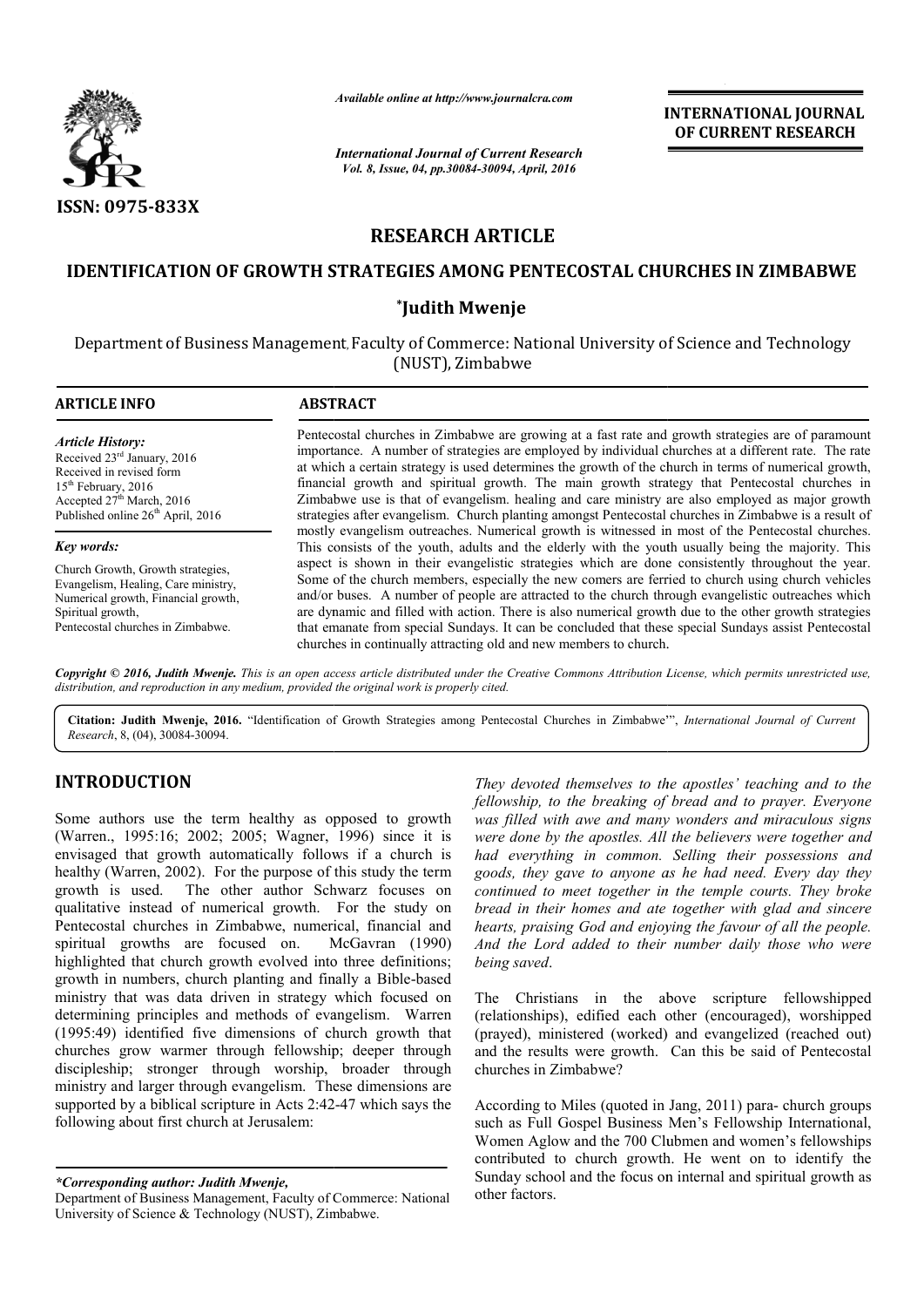Warren (2002) believes that every church is driven by something; tradition, finances, programs, personalities, events, seekers and buildings. The church driven by tradition The church driven by tradition maintains status quo and change is resisted while the personality driven church looks up to the leader as the driving figure and the major problem is once the leader leaves or dies the church comes to a standstill (Warren, 1995:77-79). The study explored various strategies that Pentecostal Churches use for growth purposes such as church planting, numerical growth, spiritual growth and social responsibility.

## **MATERIALS AND METHODS**

Orlikowski and Baroudi (1991) stated that research can be classified as positivist if there is evidence of formal propositions, quantifiable measures of variables, hypothesis testing and the inferences about a phenomenon from a representative sample to a stated population. Interpretive research assumes that our knowledge of reality is gained only through social constructions such as language, consciousness, shared meanings, documents, tools and other artifacts. Kaplan and Maxwell (1994) pointed out that interpretive research does not predefine dependent and independent variables, but focuses on the complexity of human sense making as the situation emerges. It attempts to understand phenomena through the meanings that people assign to them (Boland 1985, 1991; Deetz 1996; Orlikowski and Baroudi 1991).

The mixed methods (pragmatic) approach was adopted in this study where methods are integrated within a single study (Creswell, 2009). Pragmatism is therefore not committed to one system philosophy and reality; researchers have freedom of choice of methods, techniques and procedures of research that best meet their needs and purposes; do not see the world as an absolute unity; truth is what works at that time (Cresswell, 1998). The mixed methods approach is therefore, flexible, uses multiple methods of data collection and analysis in order to bring out a true meaning. It uses both the deductive and inductive approaches and uses methods which appear best suited to the research problem without being caught up in philosophical debates. These are methods to expand the scope or breath of the research to offset the weaknesses of either approach alone (Blake, 1989; Greene, Caracelli & Graham, 1989; Rossman & Wilson, 1991 cited in Driscoll *et al*., 2007). According to Testa, Mueller and Thomas (2003), the major reasons for using the mixed methods approach are that the approach enhances precision of the words and narrative; the answers can be broader and more comprehensive because the researcher is not focused on a single approach and finally the researcher can provide strong evidence for a conclusion and corroboration of findings. In the research the mixed methods approach played a complementary role as well as the 'synergetic' role where a research question can be concluded fully through the mixed approach technique. The pragmatic approach therefore realises that every method whether in data collection, analysis or both has its limitations and therefore different approaches can be complementary Pragmatic research uses qualitative research to inform the quantitative portion of research studies or vice versa (Onwuegbuzie & Leech, 2005). In the Pentecostal church setting both the qualitative and quantitative approaches are important in order to get as much

reliable information as one can and also to come up with meaningful and balanced conclusions. Both methods reduce the element of bias. The mixed methodology as discussed by Onwuegbuzie & Leech, (2005), allows for triangulation (seeking convergence and corroboration of results from different methods studying the same phenomenon), complementarity (seeking elaboration, enhancement, illustration and clarification of the results from one method with results from the other method), development (using the results from one method to help inform the other method), initiation (discovering paradoxes and contradictions that lead to reframing of the research question) and expansion (seeking to expand the breadth and range of inquiry by using different methods for different inquiry components).

According to Yin (1994), bringing qualitative and quantitative evidence and methods strengthens the case study method. Some important relevant aspects the positivist and interpretivist approaches were used as they describe and explain features of reality from different perspectives using questionnaires, indepth interviews and observations (Gall, Borg & Gall, 1996). Interviews and observations may not enable the researcher to generalize and draw broader conclusions as these techniques are limited as to whether the same things happen to other individuals in similar circumstances (Hussey  $\&$  Hussey, 1997; Stangor, 1998). Questionnaires on the other hand have the ability of gathering a wide range of complex information on individuals or organizations on a comparable basis (Veal, 2005). Collis and Hussey (2009) indicate that the questionnaire method is appropriate for a study aimed at finding out what respondents say they do, think or feel while trying to make a generalization from a sample to a population. The researcher adopted the mixed methodology having realized that to get to a comprehensive conclusion a combination of qualitative and quantitative techniques are needed in this research. Misinterpretation, superficial answers and unwillingness to give real opinions are some of the shortcomings of questionnaires which can be addressed by using interviews and observations. The main advantages of using the mixed methods approach in this study were that biases inherent in any single method could neutralize or cancel the biases of other methods (Creswell, 1998), results from one method can help develop or inform the other method (Green, Caracelli & Graham, 1989), one method can be nested within another method to provide insight into different levels of units of analysis (Tashakkori & Teddlie, 2003) and can serve a larger, transformative purpose to change and advocate for marginalized groups (Mertens, 2003).

The methodology that would provide a suitable pragmatic fit in the case study in this research was the grounded theory initially the work of Glaser and Strauss (1967). Grounded theory is a methodology that seeks to construct theory about issues of importance in people's lives (Glaser & Strauss, 1967; Strauss & Corbin, 1998). This approach acknowledges the importance of a multiplicity of perspectives and truths (Strauss & Corbin, 1998) which is in agreement with the pragmatic approach followed in this study. The common characteristics of the grounded theory that are addressed in the research are; theoretical sensitivity (level of insight into the research area, treatment of the literature (interweaving literature throughout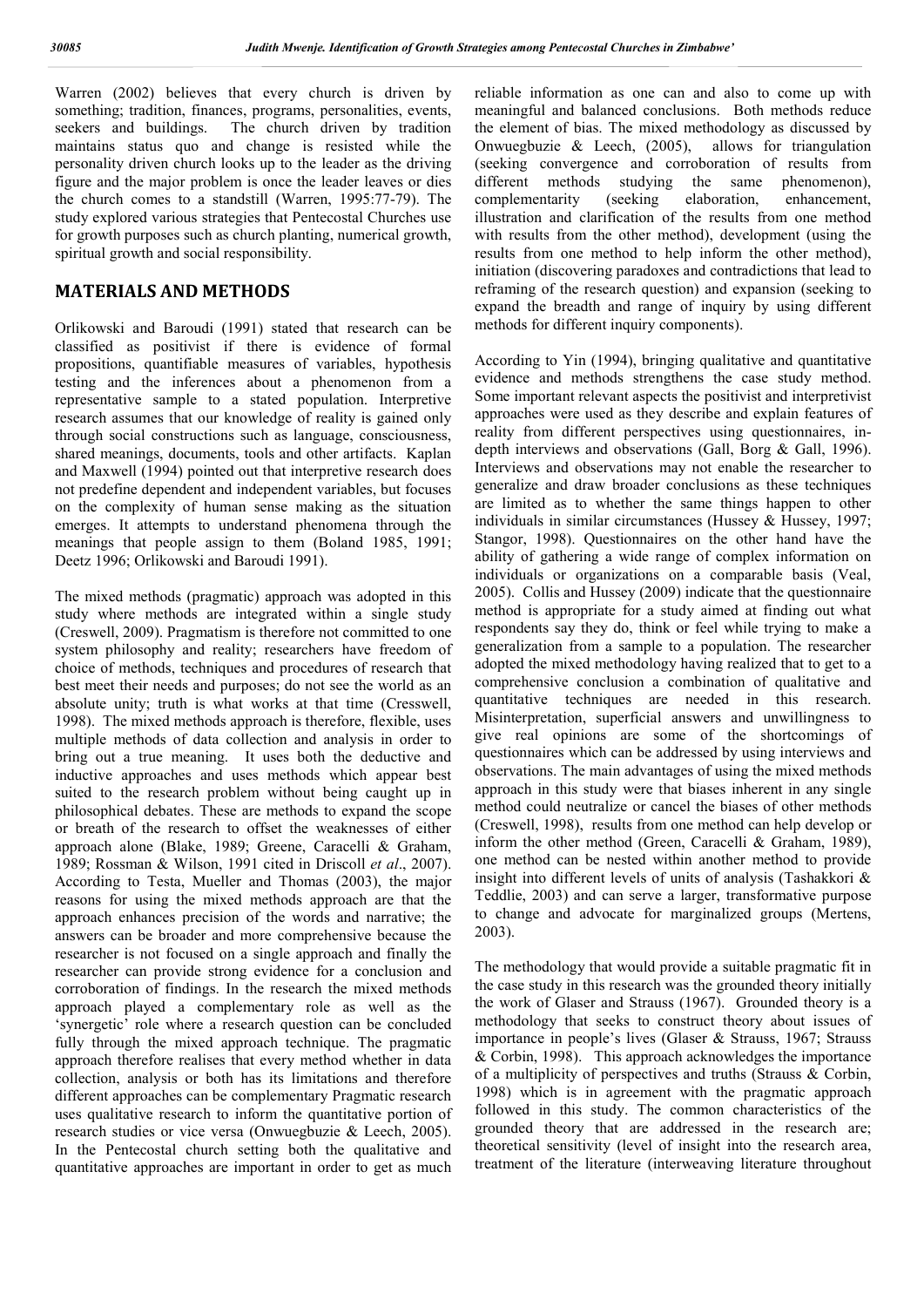the study), coding, diagramming (uncovers the emergent grounded theory from the field of inquiry) and identifying the core category (Mills et al, 2006). The researcher selected Pentecostal churches that are different in sizes but similar in their doctrine. The researcher used pseudonyms; biggest, bigger, big1, big2, small1 and small2 on the names of the churches in order to protect the research participants. However permission was obtained from the founder members to carry out this research using their church as a case study.

The researcher then selected the churches based on the following criteria: the church should be in Zimbabwe and should have been in existence for the past ten years by the time this study started in 2010 and should have branches locally, regionally and internationally. The church should believe in the Pentecostal doctrine of salvation, Holy Spirit with the evidence of speaking in tongues, healing, deliverance and tithing. The other criteria is that the church category should be registered with the relevant Ministries in Zimbabwe and be affiliated to the governing board of Pentecostal churches in Zimbabwe; the Evangelical Fellowship of Zimbabwe (EFZ). Following the above criteria six churches were selected which were given pseudonyms for identification purposes starting from the biggest to the small ones. The terms biggest, bigger, big1, big2, small1 and small2 were used. The biggest and bigger churches existed before the Zimbabwean independence while the rest emerged after independence. The case study approach allowed the researcher to use multiple sources of data collection techniques and in this research observations, in-depth interviews and questionnaires were used as the main methods and documentation mainly for triangulation purposes.

### **Sampling**

The research was conducted using six case studies on Pentecostal churches using the purposive or theoretical sampling approach where the researcher felt that the cases suit the researcher's focus of enquiry that is the study on the influence of leadership on Pentecostal churches in Zimbabwe. It would be difficult to study all Pentecostal churches in Zimbabwe as they are many and do not fall under the researcher's criteria. The researcher chose the purposive sampling technique to allow for parameters and to enable the study to be done extensively. The researcher's position on sampling is further highlighted by Mason (2010) noted that theoretical sampling means selecting groups or categories to study on the basis of their relevance to your research questions, your theoretical position and most importantly the explanation or account which you are developing. Theoretical sampling is concerned with constructing a sample which is meaningful theoretically, because it builds in certain characteristics or criteria which help to develop and test your theory and explanation. Choosing a study sample is an important step in any research project since it is rarely practical, efficient or ethical to study whole populations ( Marshall, 1996). Sampling methods allow researchers the ability to reduce research costs, conduct research more efficiently (speed) and provides for greater accuracy (Latham, 2007). A proposed sample size should take into account the aim of the study, the intended statistical analysis technique, the expected variability within the samples and the anticipated results (Hussey & Hussey, 1997;

Marshall, 1996; Clegg, 1990) . Marshall (1996) states that an appropriate sample size for a qualitative study is one that adequately answers the research question and the number of required subjects usually becomes obvious as the study progresses, as new categories, themes or explanations stop emerging from the data (data saturation). This notion is supported by Mason  $(2010)$  who argues that qualitative samples must be large enough to assure that most or all of the perceptions that might be important are uncovered. Sample size in the majority of qualitative studies should generally follow the concept of saturation, whereby the collection of new data does not shed any further light on the issue under investigation (Mason, 2010). Qualitative sampling usually requires a flexible, pragmatic approach using a flexible research design and an iterative, cyclical approach to sampling, data collection, analysis and interpretation (Marshall, 1996).

### **Data Collection**

Case studies use a variety of data collection techniques with multiple sources of evidence, a strategy which brings about data credibility (Patton, 1990; Yin, 2003 & Remenyi et al,. 2005:165). This approach allows the researcher to use multiple sources of data collection techniques and in this research observations, in-depth interviews and questionnaires were used as the main methods and documentation mainly for triangulation purposes. Data was collected using the convergent design where quantitative and qualitative data are collected separately yet concurrently and merged at the point of interpretation (Creswell. 2009). The strategy validates one form of data with the other form and transforms the data for comparison or addressing different types of questions (Creswell & Clark, 2007), augments and explains complex or contradictory survey responses ( Driscoll *et al*., 2007). Use of the different methods of data collection allowed the researcher to view issues from a multiple sources and perspective so as to enrich the meaning of a singular perspective. The study used interviews, questionnaires and observations. Document analysis was used for triangulation purposes. The use of multiple methods adds strength to the findings as the various strands of data are braided together to promote a greater understanding of the case (Baxter & Jack, 2008). The dominance of one method or the other varied depending with the research focus at that particular instance.

### **Data Analysis**

The Statistical Package for the Social Sciences (SPSS) was used in the management and analysis of quantitative data. Reliability was assessed using the Cronbach's coefficient alpha on the SPSS. The reliability of a scale indicates how free it is from random error (Pallant, 2011:6). Internal consistency is the degree to which the items that make up the scale are all measuring the same underlying attribute (Pallant, 2011:97), with Cronbach's coefficient alpha being the most common used.Significance testing (Bryman & Bell, 2003) was used as part of examining relationships between two or more variables. The degree of freedom (δϯ) and the probability (*p-value)* were used as part of the test results where if the probability is low  $(p< 0.05)$  then one has a statistically significant relationship whereby the null hypothesis  $(H_0)$  is accepted and the alternative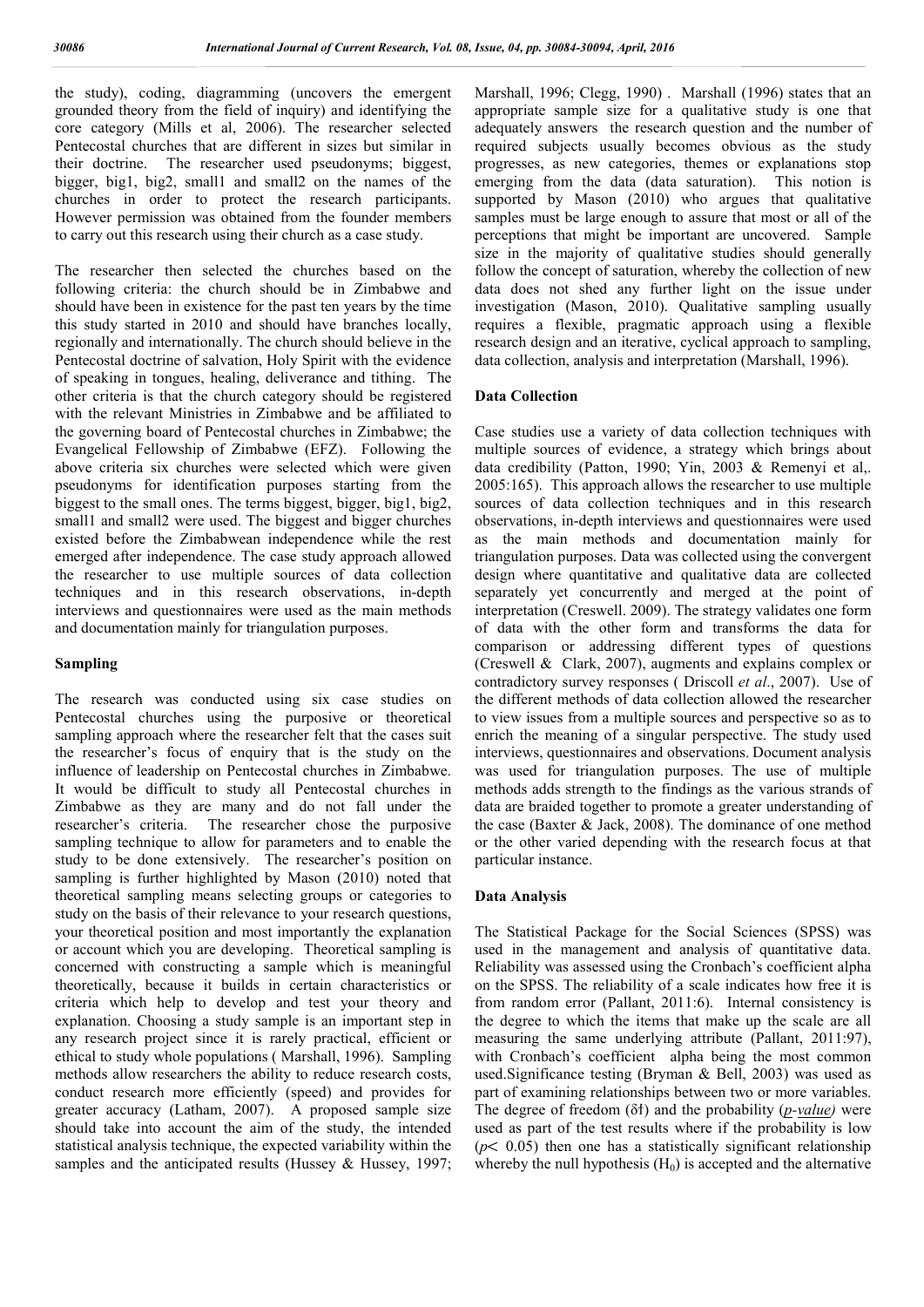hypothesis  $(H_1)$  is rejected. If the probability of obtaining the test statistic is higher than 0.05 ( $p$  > 0.05), the relationship is not statistically significant, therefore the null hypothesis is accepted (Saunders *et al*., 2009). Descriptive analysis transforms raw data into a form that is easy to understand and interpret (Zikmund, 2000). Descriptive and inferential statistics were used for quantitative data with the following outcome; summarized data tables, frequencies, measures of variability, hypothesis testing, and inferences about a population characteristic,significancetests,regressionanalysis and ANOVA were used for quantitative data analysis using the SPSS Package. All tests were done at 0.05 level of significance. If the level of significance (P-value) was less than 0.05 the null hypothesis was rejected. If the P-value was greater than 0.05 the null hypothesis was accepted.

## **RESULTS AND DISCUSSION**

The response on growth strategies in descending order for the biggest church is evangelism and healing (92), care ministry (91), prophecy (90) and prosperity gospel (87). The bigger church's response on growth strategies in descending order is evangelism (74), prophecy (69), healing and care ministry (66) and finally prosperity (45). Big 1's response in descending order is evangelism (37), care ministry (28), prophecy (22), healing (16) and prosperity (9). Big 2's response was care ministry (33), evangelism (32), prophecy (29), healing (27) and prosperity (10). Small 1's response in descending order is evangelism (39), healing (37), prophecy (36), prosperity and care ministry (33). Finally Small 2's response in descending order is evangelism, prophecy and care ministry (10), healing (7) and prosperity (6). The Chi-square test indicated that there is no significant association between name of church and growth strategies  $(\chi^2=27.1; df=20; P=0.13)$ . However within the big churches some strategies significantly contribute to the growth of the church than others (big1  $\chi^2$ =20,8; df=4; p<0.05 and in big2  $\gamma^2=13.4$ ; df=4; p=0.01) with evangelism and care ministry being the main growth strategies employed in these big churches.

Table 6.1 indicates that members agree with the church doctrines with the most popular being salvation, deliverance, healing and speaking in tongues. The results also show that there are significant differences across the Likert Scale with most members in all churches strongly agreeing (average 4.7 on the scale) on the main church doctrines asked (Krukal-Wallis test, P<0.05). The church with the highest level of agreement is biggest with 4.8 on the scale and small2 had the lowest level of agreement with 4.5 on the scale. Most members agreed to the doctrine of salvation, deliverance and healing at 4.8 on the scale whereas prosperity scored 4.5 on the scale. 66% indicated that they were attracted to church due to the spiritual aspect which covers healing, prayer, sermons and the love and care by the church. This is followed by family and friends at 16% who already have been attending that particular church and either invites the participant or the participant decided to follow them for one reason or another.

The third aspect is the social aspect with 8.5%, where the church has been serving in the community in a tangible way that one gets attracted to a church such as visiting the sick at home and in hospitals, caring for orphans and donating to various needs in society. The physical [meaning visual appearance such as church decorations, property, cars] and leadership aspect are the last two with 6% and 2.8% respectively. Through interviews and observations from the participants; the founders, the leaders and the followers it was revealed that church growth is measured the number of people that one has as members; the finances of the church, the assets of the church, churches planted and the love and care that is exhibited in a church. The number of people was indicative of the growth strategies that were followed. The most popular strategies that the Pentecostal churches in Zimbabwe use are that of evangelism and care ministry.

#### **Evangelism and Care Ministry**

The churches have departments of evangelism that are specifically for preaching to the people and bringing them to church to become part of the church.

**Table 1. Members' views on salvation, deliverance, healing, Holy Ghost and prosperity**

|                     |     | Strongly agree | Agree |          | Neutral |        |    | Disagree |    | Strongly disagree |
|---------------------|-----|----------------|-------|----------|---------|--------|----|----------|----|-------------------|
| Healing             | 559 | [82.3]         | 97    | $14.3$ ] | 18      | [2.7]  |    | [0.3]    |    | [0.3]             |
| Deliverance         | 567 | [83.5]         | 90    | [13.3]   | 13      | [1.9]  |    | [0.4]    | 6  | [0.9]             |
| Speaking in tongues | 538 | [79.2]         | 95    | 141      | 36      | [5.3]  |    | [0.7     |    | [0.7]             |
| Salvation           | 570 | [83.9]         | 92    | [13.5]   | 14      | [2.1]  |    | [0.4]    |    | [0]               |
| Prosperity gospel   | 462 | [68]           | 114   | [16.8]   | 79      | [11.6] | 14 | 2.1      | 10 | 1.5               |
| Baptism by emersion | 537 | [79.1]         | 110   | [16.2]   | 25      | [3.7]  |    | [0.3]    |    | [0.7]             |
| Prophecy            | 505 | [74.4]         | 113   | 16.61    | 52      | [7.7]  |    | [0.3]    |    | 1                 |
| <b>Holy Spirit</b>  | 506 | 74.5           | 104   | 15.3     |         | 7.81   |    | 1.6      | 4  | [0.6]             |

\*Numbers outside the brackets represent the frequency and numbers inside the brackets are percentages

**Table 2. What attracted you to this church?**

|                    | Frequency | Percent | Valid Percent | Cumulative Percent |
|--------------------|-----------|---------|---------------|--------------------|
| Spiritual aspect   | 451       | 66.4    | 66.4          | 66.4               |
| Physical aspect    | 42        | 6.2     | 6.2           | 72.6               |
| Social aspect      | 58        | 8.5     | 8.5           | 81.1               |
| Leadership aspect  | 19        | 2.8     | 2.8           | 83.9               |
| Family and friends | 109       | 16.1    | 16.1          | 100.0              |
| Total              | 679       | 100.0   | 100.0         |                    |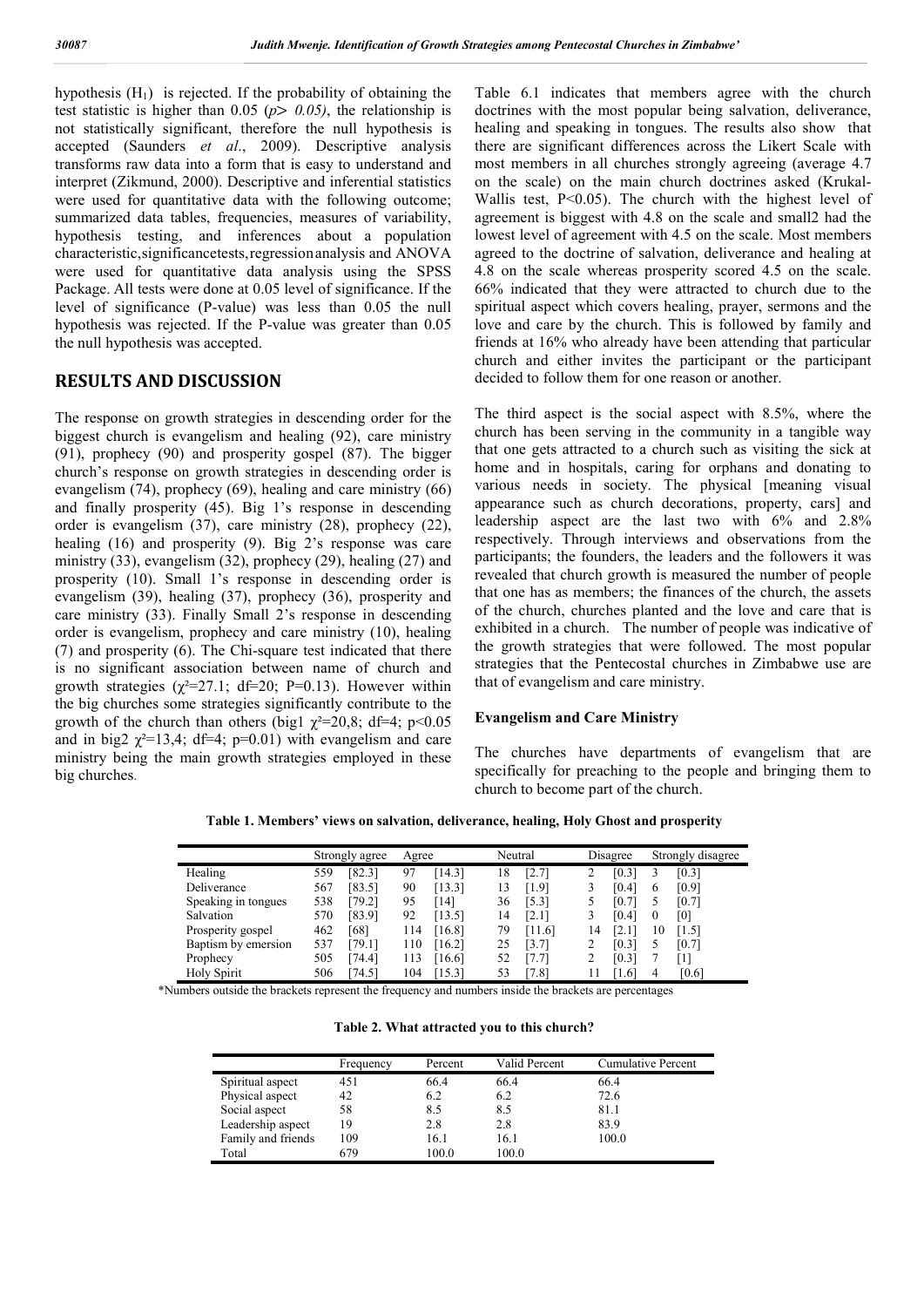



The department is led by a pastor for evangelism. The aim is to attract all types of people; the poor and disadvantaged, the youths, the business people, the professionals and the elderly. Evangelistic outreaches are ongoing activities and the researcher participated in some of the outreaches where a group of people go out to a certain area and start preaching to the people using various methods such as door-to-door outreaches where they gain access to people's homes, or one-to-one witnessing, where they find anyone to talk to about God, or a crusade where they gather people in either a building or an open place and preach to those gathered. The researcher noted that during the outreach meetings the people that do the outreaches carry pamphlets which have the name of the church , the founder member's name, scriptures from the Bible that relate to salvation and a section where people fill in their names and contact details. The founders went on to say the forms assist departments to follow up on those people and to visit them and teach them more things about God. The pamphlets assist the people with contact details of the church

The second popular growth strategy that was mentioned was care ministry which they said covered hospital visits, caring for the marginalized and the disadvantaged and attending funerals. During the interview these words were used jointly by the participants especially the founders. The researcher would get such statements "As *a church visiting the sick, those in prison, caring for the poor and being there when they are bereaved matters if the church has to be influential in the community".* The care ministry division is normally led by a care ministry pastor who then incorporates other people from the church to form a structure. The researcher learned from the founders that the care ministry feeds needy people; the elderly, the orphans, widows and widowers. The groups have different names depending on the church, such as compassion ministry, orphanage centre, disabled helping hand association and single parents' ministry. They also pay school fees for some children and empower people to start on various projects evidenced by sewing projects, poultry projects, farming projects, carpentry, cookery and names that were supplied to the researcher for those who benefitted from the payment of school fees. It was mentioned that by so doing a number of people are attracted to the church. The founders mentioned that they usually spearhead or mobilize funds, food and clothing through various ways, such as donations from members and non-members, engaging in income-generating projects and acquiring land where they grow maize, vegetables and other crops as deemed

fit. The founders and leaders mentioned that there are teams that go to visit hospitals regularly. The teams visit anyone in hospital irrespective of their religious background. They comfort the people, leave gifts and food and they pray for them. They also leave pamphlets and write down names of those that 'get born again'. This exercise of visiting the people is an ongoing exercise even when someone has been discharged. They explained that by doing this they not only attract the sick person to church but attract families, relatives and friends that would visit the sick as they mingle with them. The researcher noted during her focus group and during testimony times in the churches under study that some people mention that they came to know about the church because they were or their family member was visited in hospital. One of the churches under its 'Celebration Health Ministry' has partnered with various organizations including the government by bringing in medicines that are needed in the major hospitals of Harare, Chitungwiza, Mpilo and United Bulawayo Hospital. The same church also partners with other organizations so as to bring free medical attention to people such as operations as reported in the local newspaper;

*'The Department of Ophthalmology, University College of Health Science together with Celebration Health and the Ministry of Health and Child Care in partnership with Coca Cola Central and East Africa, Delta Corporation and Schweppes Zimbabwe will be conducting cataract operations and consultations for any other eye conditions free of charge at Chinhoyi Provincial Hospital' (The Sunday Mail Business, 2014: B13).*

The founders also mentioned the need for them to visit prisoners and some churches have a separate prison ministry. They highlighted to the researcher that this is not a benefit to the church only but to the nation. The churches get permission, usually in writing from the prison authorities. The authorities then allocate a time when the church can visit and speak to the prisoners. When the teams make visits to prisons they talk to all prisoners in that prison complex as sometimes they are grouped together for such purposes or talk to them one-on-one. The teams preach the Gospel and discuss with the prisoners the importance of receiving Christ, following God. By so doing some prisoners make their own decisions to follow God and to be good citizens. Bibles and pamphlets are distributed to them and also gifts such as groceries. When some of them come out of prison they link up with the person (from a particular church), that visited and spoke to them while they were in prison. In one of the case studies the researcher was allowed to listen to a conversation that a recently released prisoner and a member of the church that had visited him was having. The released person was asking for where they can meet on Sunday so that he goes to church and also for medical assistance. The researcher observed that already a relationship had been built. Evangelism is one of the major strategies that the churches use as the mission of the Pentecostal churches is the salvation of souls as quoted in Matthew 28: 19 - 20. This evangelistic approach is done through care ministry, healing services, deliverance and prophecy. These approaches as the findings reveal attract people to church thereby making the church to grow numerically. The findings indicate that 66% are attracted to church due to the spiritual orientation. When asked about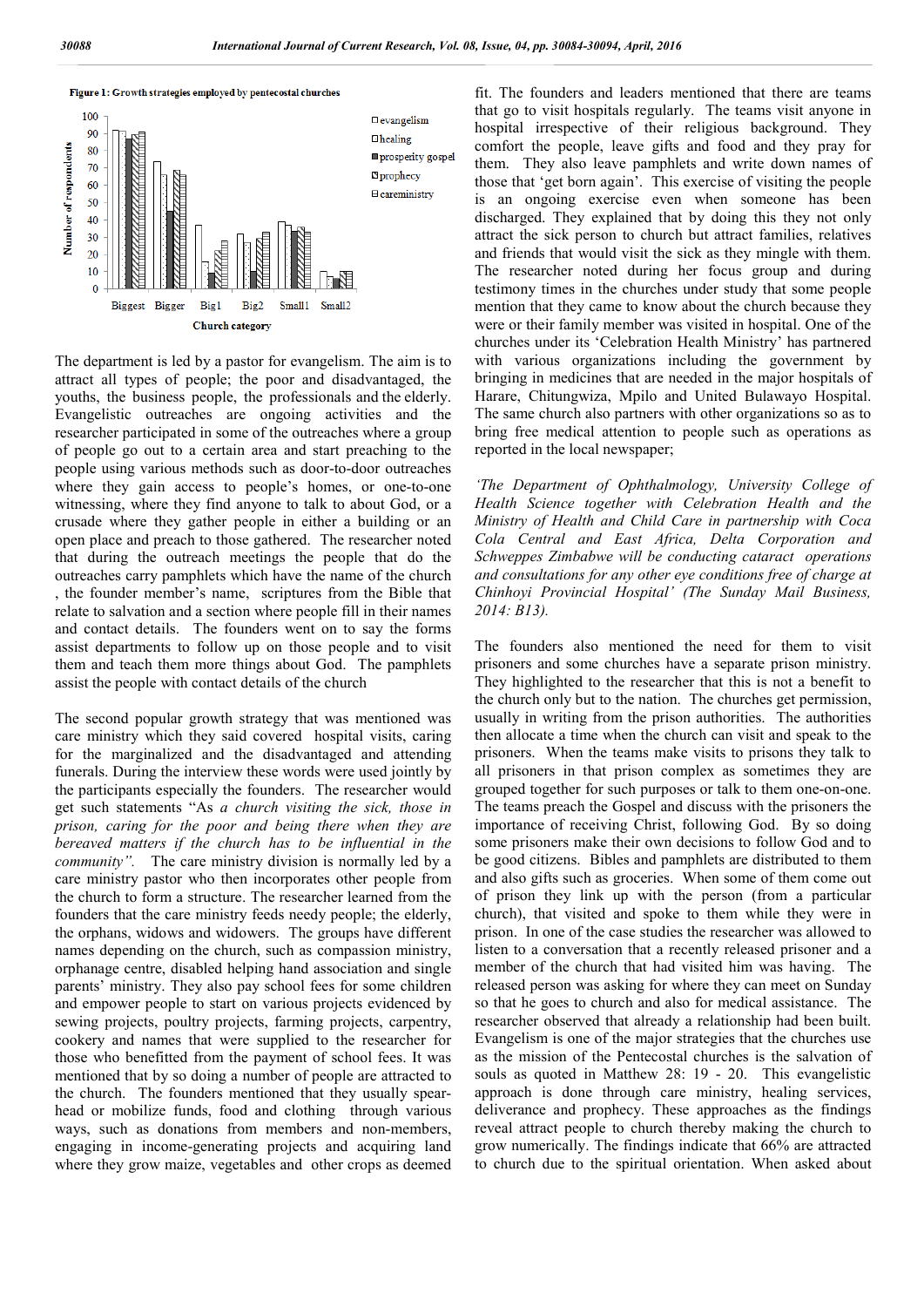these spiritual aspects which comprises aspects such as healing, deliverance and prophecy and also the social aspect which is related to care and support. The tools that are utilised in these evangelistic or growth outreaches are departmental ministries such as the men, ladies, the youth, children special Sundays, television ministry (broadcasting services), campus ministry, dinners. Crusades and conferences.

#### **Men's Ministry**

The men's ministry is targeted towards men in church. The meetings are done on a regular basis, usually on a monthly basis. The founders told the researcher that men are supposed to be 'in the fore-front, they are heads of families' as mentioned in the Bible in Ephesians 5 verse 23, *For the husband is the head of the wife as Christ is the head of the church* . In that respect it is considered important to equip the men in terms of business, professions, running families and supporting the church which they put as 'the work of God'. During such meetings men fellowship with one another and get to know each other apart from on a Sunday. The researcher observed that during men's meetings they are already prearranged topics that are covered and it is during that time that the founder speaks to them concerning the vision of the church. The meetings assist men to be able to make decisions to support the vision of the church financially, materially and spiritually. The men also cover practical lessons such as handling family conflicts, running businesses and the value of education. Different churches have different names for men's ministries such as Husbands Agape Fellowship, Men of Integrity Fellowship, Total Men and Mighty Men Groups.

#### **Ladies' Ministry**

The ladies ministry is run by the founders' wives and is given names depending on the vision of the founder's wife. Some of the names are Gracious Women Fellowship, Woman Unlimited, Precious Stones, Today's Woman and Maximized Lifestyle International. The ladies ministries are not independent of the church so ultimately they support the vision of the founder. The founders' wives arrange the meetings which are done usually on a monthly basis. The founders' wives control these meetings with the assistance of the pastors' wives. The aim is to build a woman that is balanced materially, financially, physically and spiritually. The researcher noted that during the meetings, the founder's wife or the pastor's wife chair such meetings and are at liberty to invite other speakers whom they feel are suitable and can empower women.

The ladies do a number of practical things that empower women such as sewing, cookery, legal issues such as laws to do with wills and inheritance, starting and running businesses, raising up children, dealing with family issues and the importance of education. The founders' wives narrated that their aim is to build an independent self-confident woman who is an asset to the church, the community and the nation. The women in turn empower each other as the composition of them includes prominent businesswomen, professionals and ordinary members. The biggest church encourages its members to '*work talents',* a concept which encourages women especially to work with their hands and generate income (Guti, 2011). The projects that they are involved in are diverse, from selling

sweets to farming and other ventures. The '*working of talents'*  assist the members to upgrade themselves financially in their homes and also the church or any projects that the church embarks on. The founder of the church has a saying that encourages people to work talents which says in one of the local languages, Shona, *'Midziyo yakadhakwa ngaibude mumba'* (Interviewed *on* 30 January 2013 in Harare). What this literally means is that some properties in people's homes need to be replaced and to do that one needs to work towards that hence the concept of '*working talents'.* The women are also engaged in income generating-projects, outreach activities; they go camping, visit the sick, the prisoner and attend funerals which support the vision of the church as given out by the founders. They have teams that go out to do these outreaches.

#### **Youth and Children's Ministries**

The youth ministry has a youth pastor who caters for the young people. The youth pastor runs the ministry under the umbrella vision of the founder. The founder's vision is adopted to meet the needs of the young people. The youth leaders mentioned that this group is important in the church since it attracts young people both within and out of the church. It is according to the leaders a vibrant, dynamic group that needs a lot of creativity in order to successfully run it. It is used as an evangelistic strategy attracting and appealing to other youths outside the church. The young people meet regularly as a group and also meet in combined meetings with the elderly. The children's ministry serves children usually up to Grade 7 that is around the ages of eleven and twelve. The children's ministry also has a leader or a pastor heading the ministry. The children are grouped in groups according to ages and taught accordingly. The leaders alluded to the fact that whatever programs they put in place, they do that in line with the vision of the church and consult with the founder and other leaders especially during leadership meetings.

### **Conferences**

The founders arrange for conferences and they said that during such meetings a number of practical teachings are taught and various people are invited to speak and to demonstrate in their areas of expertise such as finances, leadership, families and businesses. The conferences last from three days to two weeks and are advertised in the media, National television, brochures and pamphlets and by word of mouth. During that time a programme packed with various speakers both locally and internationally will be provided with a speaker taking at least two sessions. The programme would have some of the following included; the business session where renounced business people are invited such as Nigel Chanakira, Dr Shingi Munyeza, Roderick Chipoyera, Minister Obert Mpofu, Pastor Tom Deuschle amongst many others; musical extravaganza with popular artists such as Zimpraise, Benjamin Dube, Takesure Ncube, Sebastian Magacha, Liberty Ticharwa, Keke Phoofolo, Solly Mahlangu, Mrs Shuvai Wutawunashe, Mathias Mhere, Mr and Mrs Charles and Olivia Charamba, Joyous Ministry and in-house music groups. There are also teachings in line with the theme of the conference. The theme as the leaders put it would be in line with the vision of the church and the goals that the founder would want to achieve such as Holy Ghost Invasion, Apostolic/Prophetic Conference,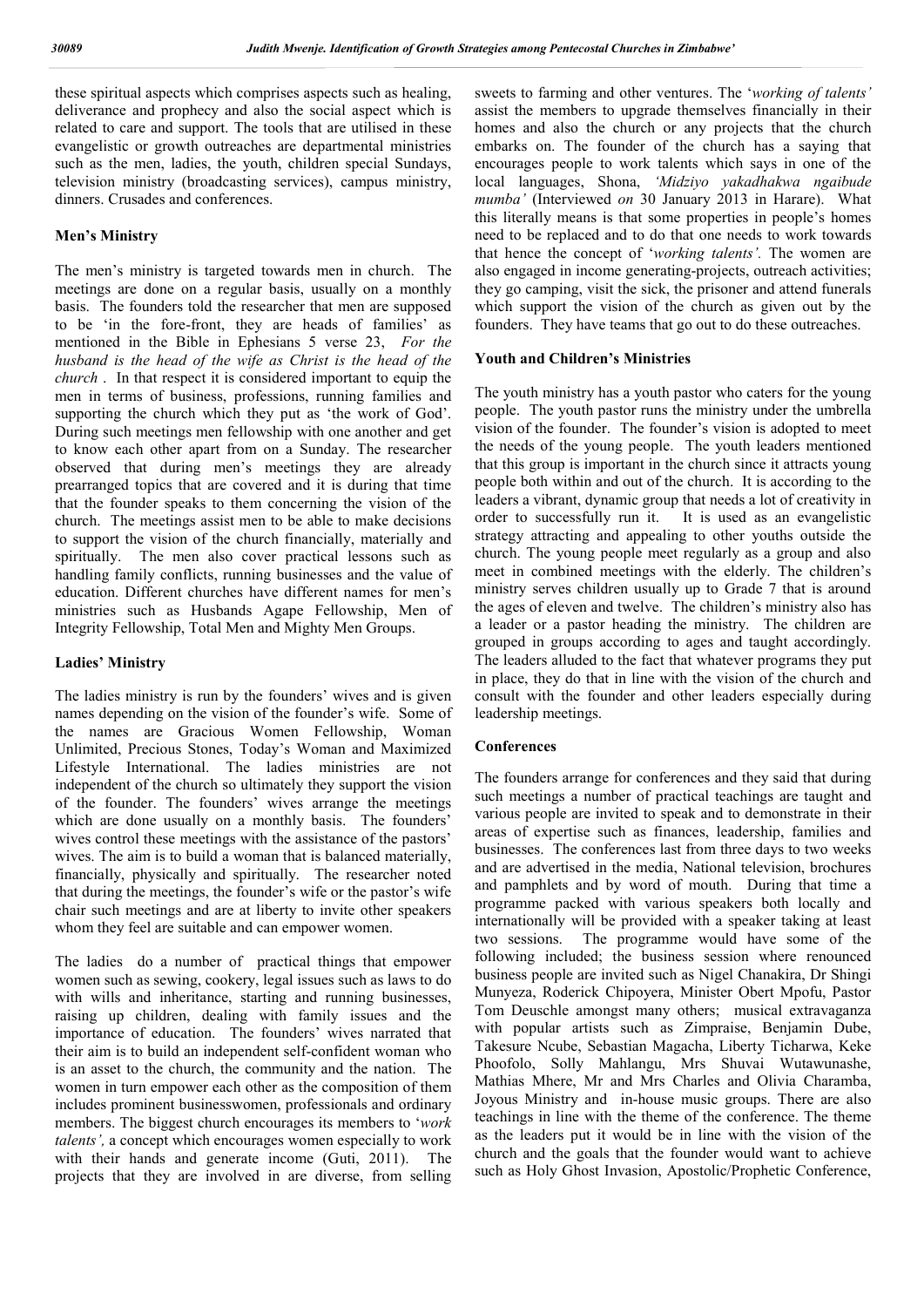World Changers Conference, Deeper Life Conference, Arise and Shine, Increased Moves of God and Divine Encounters, Open Heavens, Rekindling the Fire of Pentecost and Prosperity. The founder therefore uses his creativity in line with the vision and in some cases the year's declarations to come up with the theme for the conferences, the speakers and the budget together with the ways of fundraising for the conferences. Declarations are given by the Founder towards the end of the year before the beginning of the New Year. The declarations are meant to guide that particular church throughout the coming year. One example of declarations were the ones declared on  $30<sup>th</sup>$  November by the Founder of the big 2 church at the Zimbabwe International Trade Fair in Bulawayo. He stated that the following were the declarations for the year 2013:

## *A year of increased moves of God and Divine encounters, a year of jubilee, a year of solid foundations, a year of great faith and finally a year of prosperity and blessings.*

An average of three conferences is held by an individual church per year. There are leadership meetings that would be held just prior or after the conferences. These meetings are aimed to equip and ground the leaders from different places, locally, regionally and internationally. They are also meant to improve on relationships and for the founder to get feedback from the various leaders under him. Some of the growth strategies that are used are special Sundays such as healing Sundays, prophetic Sundays, impartation Sundays, Family Sundays Appreciation Sunday to mothers-in-law and fathers-in-law. All these special Sundays are advertised before they take place and are open to anyone.

## **Special Sundays**

During a healing Sunday, the sick are invited and members of the church assist in bringing people from their families, their friends, workmates and anyone they would have invited. The service will focus on praying for the sick, the demon possessed, the mentally ill and those that emotionally unstable in both their minds and behaviour, such as the hurting, those that are bitter and have problems forgiving those that hurt them, and those that are desperate one way or another for example desperate for jobs. These are usually charged services These are usually charged services emotionally and physically, as the researcher has herself participated in such services between 2010 and 2013 on several occasions in Harare, Bulawayo, Mutare, Masvingo, Gweru and Bindura. A lot of emotions come out and through the preaching of the word of God and the laying on of hands people testify of getting healed. Those that may not get healed do not give up, they persist until there is what is called a 'breakthrough', meaning until someone is healed. On a prophetic Sunday, people are encouraged in a number of ways. The prophetic leader, that is the one leading the service can say something like this 'weeping may endure for a season but joy comes in the mourning'; which is a quote from the Bible (Psalm 30:5) and a person or people who may be going through a hard period will quickly identify that the prophetic is speaking about them. The prophetic person is defined as the person who sees in the future. A lot of expectation and excitement is created during such services as people would shout 'Amen, Halleluiah, Glory Glory' and people would run upfront to be prayed for. The researcher would hear such words after the service from the congregants or the followers

*" today it was my day, I had a major breakthrough*" or "*God moved on my behalf* " or "*I never thought this would happen to me, it's a miracle"* or *"I feel relieved" (30 November 2011, Bulawayo, big 2 church category)*.

All these statements allude to the fact that something good would have happened to them. The family Sunday is where people come together as a family normally people bring gifts for each other. The gifts are exchanged during the time of the service. There is usually a preaching to do with the importance of families and the roles that each one plays in a family. There is also a time to pray for family members, marriages and other things that matter to families. The researcher noted in a number of such meetings, members of the families reconciling and 'forgiving each other'. Impartation Sundays are held in order to transfer something to someone, which they call 'transference of the right spirit'. The church believes that a person such as a preacher, business person, a person influential in the academic field such as a vice chancellor of a university can impart or transfer some of what he has to other people. This is only done by Godly influential people as the church believes that a wrong spirit can also be transferred. The impartation is usually after a teaching or a preaching.

### **Vision Dinner**

Other growth strategies including vision dinners. These are held usually once a year at the end or beginning of a new year. The founder brings direction and focus to the coming year by declaring the things that the church will run with in line with their vision. The researcher was shown a number of the declarations which differ from year to year but are closely linked to the church's vision. Some of the declarations are, 'year of missions' meaning people will be sending out as missionaries so the declaration prepares people for such assignments. Some of the declarations are; 'A year of God's favor' so the founders would explain what they mean and the followers would live in such a way as to attract favour on a number of issues in their lives or 'A year of possessing the land', which encourages people and the church to buy properties. It was pointed out to the researcher that these declarations excite people, give them hope and position them strategically at church, work, and in society. This according to the founders instills a spirit of hard work and focus which was concurred by some of the participants of this study, the leaders and members of the different churches. These declarations run for a year, some even more and it is not unusual to hear testimonies from people about what God would have done to them in line with the declarations. Someone, for example, may stand up and share to the whole church that he got an influential post through the Grace of God and he/she can surely attest to what God spoke through a declaration on governmental annointing or God's favour which were declarations that the Founder gave to them at the beginning of that particular year.

## **Churches Planted**

The founders highlighted that uppermost in their vision is to see the Gospel spreading to nations as commanded by the Bible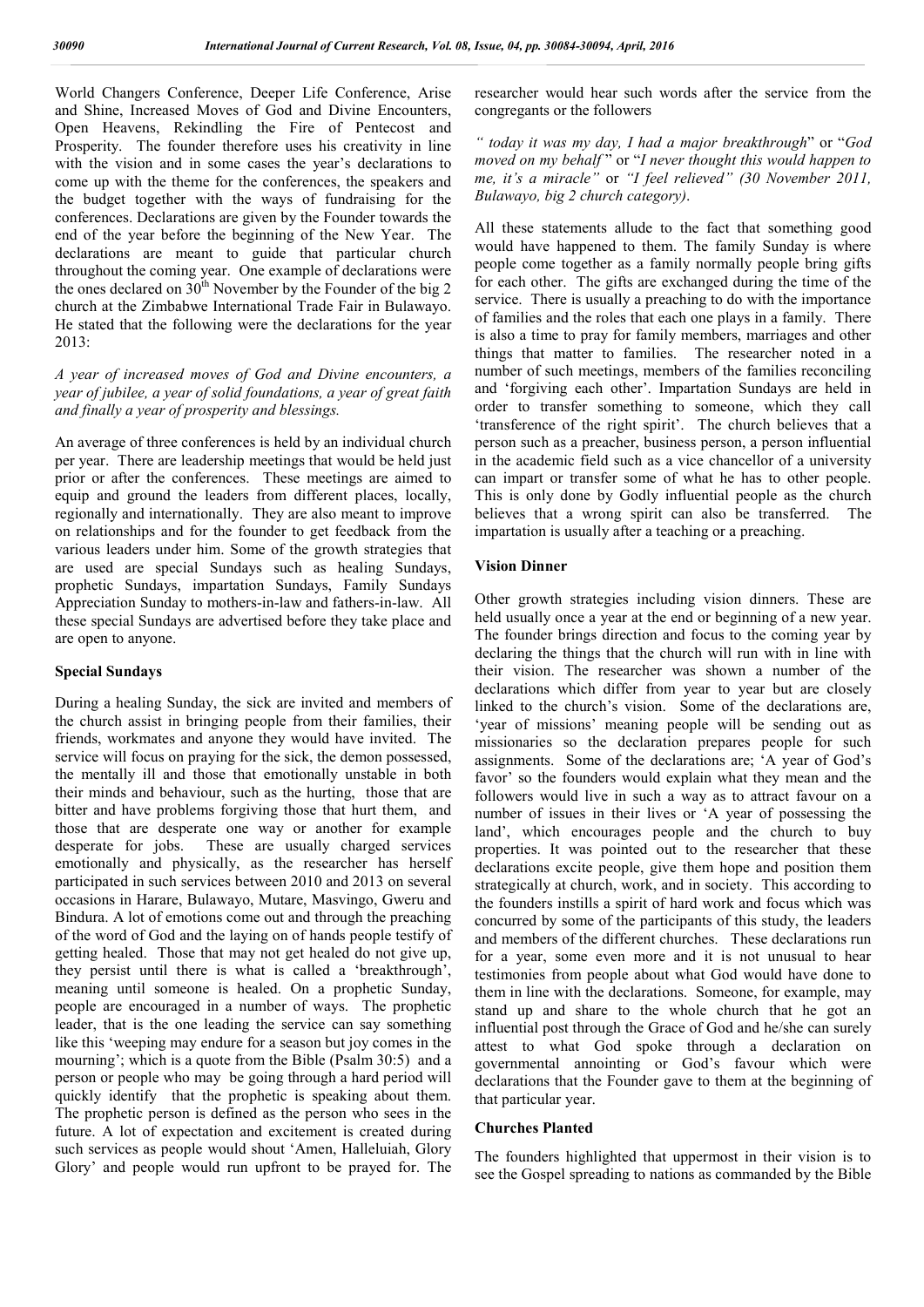under the 'great commission' in Matthew 28: 19-20. In order to achieve that one of the major goals that they embark on is church planting. In all the case studies churches are planted locally, regionally and internationally on a regular basis. Church planting is used as a strategy for growth. It was noted that local churches are more than the regional and internationally ones. The founders explained by saying it is important to have a base and for them the base is as local one as their vision is to reach Zimbabwe with the gospel then reach out for other nations, They base their argument from the scripture.

### **Finances of Churches**

The finances of the church according to the founder members are administered at the head office with a qualified finance or accounting officer. The churches are non-profit organizations and their major sources of finance are tithes and offerings. The followers are taught on tithing and offering when they join the church. The tithes are 10% of their gross income and offerings are free offerings where people give the amount that they wish. Tithes are not an option though the founders were quick to say not everyone gives of their tithes, between 10% and 30% give of their tithes to the church. One of the scriptures from the Bible that is used on the issue of tithing is Leviticus 27:30,

*A tithe of everything from the land, whether grain from the soil or fruit from the trees, belongs to the Lord; it is holy to the Lord. If a man redeems any of his tithes, he must add a fifth of the value to it The entire tithe of the herd and flock – every tenth animal that passes under the shepherd's rod – will be holy to the Lord (NIV).* The other scripture in the Bible is in Malachi 3:10, *Bring the whole tithe into the storehouse, that there may be food in my house (NIV*

The founders and the leaders explained that as people get to understand biblical teachings on tithing and are grounded in the Word of God, tithing to those people is not a struggle. They went on to say those followers that tithe are usually loyal to the church and the activities and projects that the church is involved in. The founders mentioned that the collection procedure of tithes is transparent; some use envelopes where someone writes their name on and the amount they are tithing or the members go directly to the church office and pay their tithes directly to the finance officer who then give a receipt as proof of payment and records the name and the amount details in the tithing records. By doing this the founders are also able to establish the number of tithers and allows to record growth rate as well. The leaders in their various church branches follow the same principles of recording of tithes in their various stations and account for the usage of the money.

### **The Assets of Churches**

The founders and the leaders put emphasis on church assets as a sign of growth and influence. They regarded church assets as owning buildings, properties and vehicles. The biggest church owns multiple buildings, properties and a number of vehicles and buses compared to all the others. However all the church categories are thriving to get more in terms of church assets The buildings, properties and vehicles are written on them the names of the church with the logo, the function and the place

such as 'Evangelism, Masvingo Region' , ZEGU University, HHI Gwanda Church or AFM Harare Province. The founders of all the church categories mentioned that for any growth to take place there is need of church vehicles and for leaders to be allocated vehicles for the job that they are doing. There are various activities that require use of vehicles such as evangelism, hospital visits, funerals, prison visits, conferences and crusades. In all the church categories there was some form of a building project section that would specialize on acquiring assets for the church and in building projects. The churches raise finances for buildings and purchasing of vehicles from within the church among its church members. Most churches have committees that spear-head these activities. The committees are in-house and usually are accountable to either the founder or the pastors that they are under. The handling of assets is recorded by some churches in their constitutions and regulations manuals. In the Finance & Procedure Manual of the big 2 church it is recorded that all church assets shall be recorded in a fixed assets register and all church assets shall be used for bona fide church functions only, no equipment shall be hired or borrowed unless approved on special circumstances by the local pastor and every local church shall ensure that all property is insured to the degree that the local Finance Committee shall decide (HHI, 2013). The bigger church category records in its constitution that no fixed property shall be purchased sold or mortgaged or otherwise alienated without the written consent of the Local Board of Elders, the Provincial Council and the Apostolic Council.

### **Church Projects**

There are on-going building projects in all church categories. *"A strong base is important",* these would be the words of the founders to the researcher. When they speak of a strong base they will be alluding to a church building that is needed where people worship from. The biggest and bigger church already has what they call a strong base though they are still building in various cities and rural areas physical church structures. The majority of Pentecostal churches in Zimbabwe rely mostly on renting which is quite expensive and the need to build their own churches. The construction of churches depends on the availability of funds. Some of the churches that are under construction are shown below.

The founders went on to say in order to influence the nation in all spheres politically, economically, spiritually and physically, the biggest church has established a university, schools and hospitals. The leaders of the church are involved in assisting the fundraising towards these projects at their church level. Funds are fundraised from church members through pledges and donations, in either cash or kind. The researcher witnessed ten of the fundraising activities from the different church categories and heard some members mentioning that they were going to donate bricks towards the building, others door frames and others pledging towards building a certain section of the building. They are a number of incentives to attract pledges and donations towards the building projects. Some of these incentives are to do with a section of the building being named under the person that donates a certain amount, names of donors included on the walls after completion of the building and other rewards such as offer of holidays to resort areas such as Victoria Falls.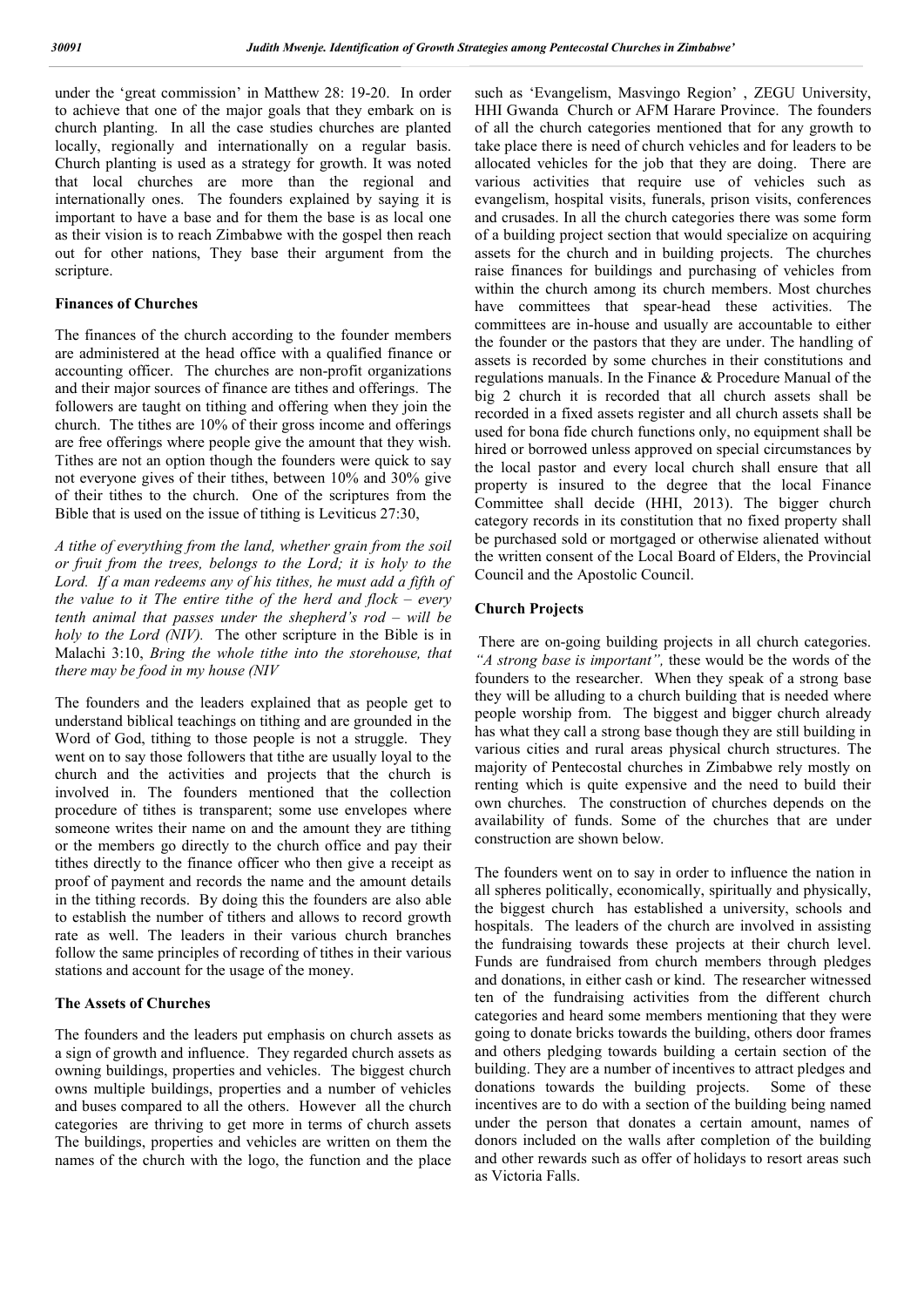### **Entrepreneurship**

There are projects that are directly targeted towards the followers and leaders in order to empower them financially and materially. The building projects and the income-generating projects are separate and normally led by different leaders. The followers and leaders are involved in income-generating projects which in turn if successful bring financial gain to the church, the community and the followers. The incomegenerating projects range from sewing, welding, farming, poultry, cookery, jam-making, carpentry, working of talents and painting. The church founders and the leaders under them believe that once an individual experiences financial freedom that should trickle also to the church, thereby increasing the church's income and widening the sources of income for the individual. The researcher was shown buildings especially under the biggest church category that were built using funds rose from income-generating projects. Various names are given to the income-generating projects as seen fit by the founder, the founder's wife or the leaders.

## **Spiritual Growth**

The findings indicate that spiritual growth is measured through the following major aspects:

## **One's understanding of the Bible**

The level of growth in the church can be measured by how one understands and interpret the bible. Bible schools have been established where believers are taught the Bible. The Bible schools accommodate beginners' level up to the advanced levels which include the prophetic element in them. People are taught systematically for an average of four years. The researcher noted that all the six church categories have their own bible schools which cater for their own congregants. Some of the bible schools are registered with the Ministry of Education while others are not.

The aim of the bible schools is to produce a holistic person who understands the Bible and can also teach it to others. The bible schools are attractive as they are tailor- made to suit the times that individuals find convenient to attend, be it evenings, weekends and some weekdays. The Bible school curriculum differs from one church to another. The bigger church offers a three-year diploma in Theology on full-time basis, a three year part-time Diploma in Pastoral Ministry and intend to start an Executive Diploma in Theology. Their mission is to train and maintain God-fearing, Spirit-filled and relevant Christian leaders through teaching and interaction using global innovative and comprehensive theological programmes in the local and global context (Madawo, 2013). The big 2 church offers part-time studies; a certificate in Biblical studies in the first year, in the second year they offer a Diploma in Biblical studies, the third year covers a Diploma in Pastoral Studies, the fourth year is a Diploma in Prophetic Studies and the fifth year is the Diploma in Apostolic Studies. Their mission is to train and develop for ministry saints who are diligent, steadfast, immovable, mature, responsible, obedient and bold enough to preach the Word of God (Nyathi, 2013). The Bible schools have different names such as Africa Multinational for Christ College (AMFCC), Harvest House International (HHI) School of Ministry and Living Waters Theological Seminary.

#### **Attendance to church gatherings**

Most churches have regular meetings such as main services which are normally held on a Sunday then prayer meetings during the week. Apart from the regular meetings there are also special meetings such as conferences and seminars. The attendance for mid-week meetings is lower than on a Sunday.

#### **Involvement in church activities**

The churches have a number of church activities such as fundraising projects for building a church, schools, university or for other purposes as the church sees fit. There are also departmental activities such as couples' meetings, weddings and funerals, youth services, ladies and men's meetings as discussed above. Social activities include sports, camping and prayer retreats.

## **Position in the church**

Positions in the church are normally occupied by those who qualify according to Biblical principles. The founder of the biggest church pointed out that true leadership is in character and went on to say that Godly character is better than outstanding gift (Guti, 2007). Guti (2011) pointed out that a person that qualifies to be a leader is one that is saved, born again, Spirit filled, speaks in tongues and teaches believers to be baptized in the Holy Spirit as written in scriptures in Acts : 8; 2: 4 and 10:46. The positions range from cupbearers or ushers to elders in the church with various titles such as apostles, teachers, evangelists, pastors, prophets, bishops and deacons. From the interviews contacted with the founders and leaders, the emphasis was that one cannot get to be an elder or a leader if they are immature spiritually or they are still novices. The leadership styles of many of the leaders is in such a way that they want to produce results, build relationships and build a reputation for them and the church which a majority of the participants mentioned as supportive and empowering type of leadership.

#### **Management of one's life**

One of the major thrusts of the church is to build people that are balanced in every aspect of life. The major teachings of the bible and the church are to build a responsible citizen who is wise and fears God as recorded in Proverbs 9: 10; *the fear of the Lord is the beginning of wisdom.* From the researcher's observation and the findings from participants when asked what the major benefit is for them in being part of the church, one of the participant from the biggest church giving a testimony on a Sunday morning in Bindura on 13 October 2012 said; "*the church changed me to be a better person than I was. My life is now meaningful. I believe I am alive today because of the teaching, love and care from the people in this church".* This was a summary of what many respondents alluded to. On probing further it was clear that the respondents were alluding to the fact that they now manage their life better than before; some saying that before they had very little care of their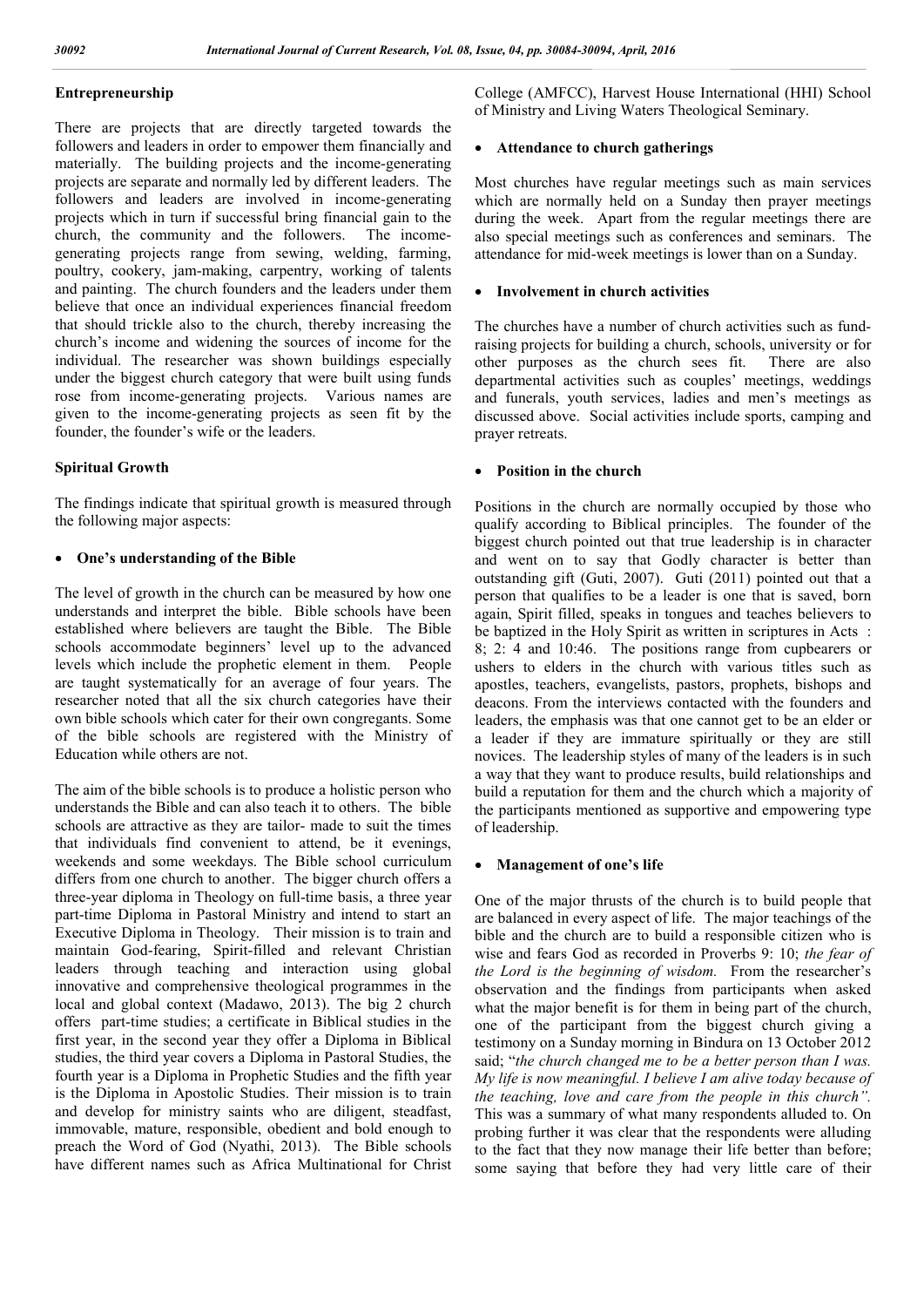families but now they do, or they used to spend money recklessly but now they save in order to invest in properties and many other positive things.

#### **Sacrifice**

Sacrifice was mentioned across the respondents in different dimensions. The researcher found that the founders sacrificed of their life, time and money. They experienced a number of challenges personally and from other people that did not want the Pentecostal church. Some had to go without basic needs such as food, clothes when they initially started the church. The founder of the biggest church put it as follows: *I was left with one pair of trousers and a jacket but I could not see it because of great miracles and many people being saved. There are temptations which I encountered that were very difficult for me to understand as to why God allowed them. I was greatly persecuted because of God's work. (Guti, 2009; 2011)*

Most of the leaders spoke of sacrifice on two levels: the first one when they were asked by the founder to start a church in another area usually new to them. For some that meant moving the whole family and for others it meant leaving their jobs. They mentioned that the decision was hard but they had to sacrifice knowing as they put it 'that this was the call of God upon my life'. The second part of sacrifice was when they actually started the church, usually starting from scratch to find followers and finding a building to worship in which requires money and other resources. The leaders also mentioned that when planted in those places sometimes in the rural areas where people are poor, the expectations of the founders do not change; they expect the leader to have followers using the strategies that they have learned and also being innovative; they expect the leader to find a place to worship which does not bring any disrepute to the name of the church and they also expect the church to grow financially, spiritually and materially. The leaders faced different challenges depending on their location. Those for example in the rural areas or in the western areas of the cities may not be financially stable because the followers may not be as well off as those in towns. This apart from accessibility may be the reason why most Pentecostal churches are clustered in city centres. The followers mentioned sacrifice in terms of money and time. For the followers they found that church was not only a place where one receives sermons from the preacher but they as followers were expected to give of their money in form of tithes, offerings and kind in order for the church to grow. The money that they give assists in paying church staff including full- time pastors and to carry out other projects.

#### **Conclusion**

Pentecostal churches use evangelism as the main strategy for church growth. This finding was substantiated by members as they strongly agreed on salvation and healing which are related to evangelism. At any evangelistic meeting and ordinary church services the issue of salvation is uppermost within Pentecostal churches. This is in agreement with a study by Jang (2011) who articulated the importance of evangelism by saying that evangelism is the most important responsibility of a church. Warren (1995) goes further to say that evangelism is

more than our responsibility; it is our privilege. The same aspect of evangelism becomes the core of Pentecostal churches as supported by the Bible as the great commission in Mathewt 28:19 which states that:

*Therefore go and make disciples of all nations, baptizing them in the name of the Father and of the Son and of the Holy Spirit.* This strategy is followed by care ministry. According to Jang (2011), loving and caring for the neighbor makes a church healthy. The third being healing and prophecy. Again drawing from several scriptures in the Bible especially the books of Matthew, Mark and John, healing of the sick was an important aspect during Jesus' life and continues to be in Pentecostal churches as guided by the results. The aspect of healing is always interwoven with miracles and deliverance (Maxwell, 2006), hence miracle services that are carried out in Pentecostals as found during interviews and observations with many participants quoting *Matthew 10 : 8*; "*Heal the sick*  [healing]*, raise the dead* [miracles] *and cleanse those who have leprosy* [deliverance]". Mkwanazi asserts that the gifts of the Holy Ghost; prophecy, spiritual healing, discernment and interpretation have provided the Pentecostal movement with its allure and its phenomenal growth, particularly in the Third World (Nyathi, 2013). Braun (1971:105) stated that elements like healing, persistence, patience and reconciliation should be implemented.

These results are supported by the views of participants on what attracted them to church with the main one being the spiritual aspect which covers salvation, prayer, healing and prophecy and the second being the social aspect which covers the care ministry. The gospel of prosperity is not one of the major strategies that Pentecostal Churches in Zimbabwe focus on. The results therefore conclude that the aspect of love and evangelism are aspects that drive the Pentecostal churches. Warren (1995) identified five purposes of healthy churches; loving the Lord with all your heart, loving your neighbor as yourself, going and making disciples, baptizing them and teaching them to obey.

## **REFERENCES**

- Baxter, P. & Jack, S. 2008. 'Qualitative Case Study Methodology: Study Design and Implementation for Novice Researchers', *The Qualitative Report,* 13(4), pp. 544-559.
- Boland, R.J. jnr. 1985. Phenomenology: a Preferred Approach to Research in Information Systems. In E. Mumford, R.A. Hirschheim, G. Fitgerald & A.T. Wood- Harper (eds.) Amsterdam: North – Holland.
- Boland, R.J. jnr. 1991. Information System Use as Hermeneutic Process. In H.E. Nissen, H.H. Klein & R.A. Hirschheim (eds.) I*nformation Systems Research: Contemporary Approaches and Emergent Traditions* (pp. 439-464). Amsterdam: North – Holland.
- Braun, N. 1971. Laity Mobilized: Reflection on Church Growth in Japan and other Lands. Eerdmans: Grand Rapids.
- Bryman, A. & Bell, E. (2003). Business Research Methods. New York: Oxford University Press.
- Clegg, F.G. 1990. Simple Statistics. Cambridge. University Press.